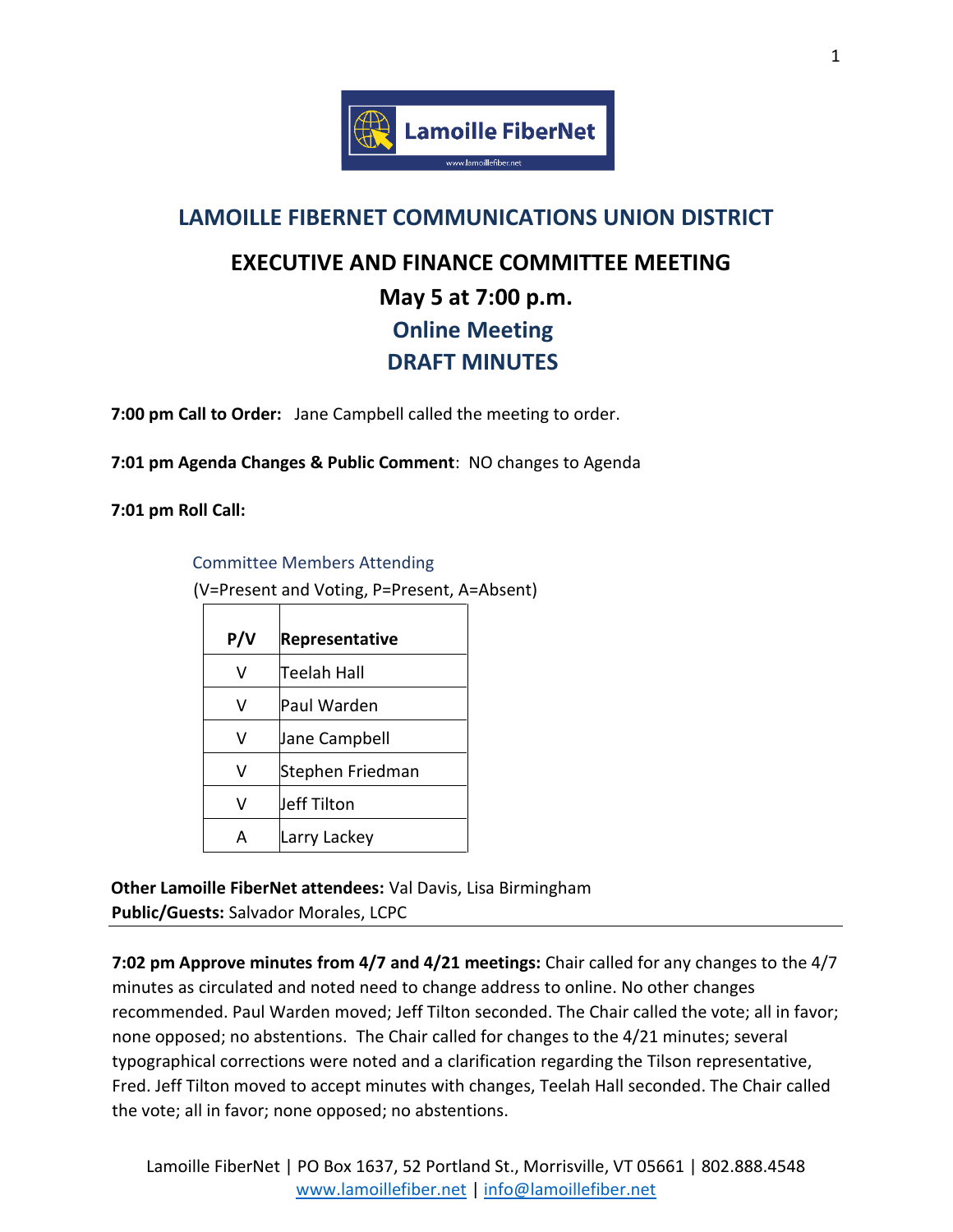**7:04 pm Consent Agenda:** Executive Director noted that no items were on the consent agenda.

**7:05 pm Executive Director Update:** Val noted he was in process of updating stationary and materials with new logo. He reported that NRTC expected to have a business and financial modeling proposal to review in two weeks, however high-level design will be longer. NRTC also sent their contract to outside counsel for review. Val had also forwarded the NRTC contract for VCBB approval and Rob Fish informed Val he did not need to review it because of the Addendum. Val reiterated that VCBB's recent Addendum enables LFN to modify budgets and contracts without VCBB prior approval as long as it does not change the bottom line. Jane requested that the Addendum be uploaded to the Grant file.

**7:08 pm Partnership Task Force Update:** No additional update on Google Fiber other than update of the ongoing contract negotiations. Val did provide an update on the project management and construction RFP process, emphasizing that VCBB required that an operations and management plan be in place prior to submitting a grant application or project management RFP. Val discussed the timeframes for managing construction and drop volume and the varying capacity and experience of potential vendors such Eustis, Crossbow, Waitsfield Telecom, and First Light. Val will keep working on RFPs and exploring operations and maintenance firms.

**7:15 pm Meeting Wrap-up and Adjourn:** The Chair requested that Val have proposals for committee structures for next meeting. Members discussed the need for: an audit and auditor; an independent Audit Committee or and finance committees, an Operations and Construction committee; and the distinct roles of Executive Committee versus Governing Board. Stephen Friedman noted that the Executive Committee could be comprised of committee chairs. The role of working groups and Task forces was also discussed. Members encouraged Val to consult with other CUDs about committees and structures.

Val also informed the Committee that First Light may want to participate as an ISP and enterprise provider, which triggered a discussion about the need for electronics and accurate capital costs. Val offered to explore details when he meets with First Light, Adtran and others. Val also informed the Committee that VCBB met with the Vermont Bond Bank. The Bond Bank representative was optimistic about securing financing if all CUDs consolidated. LFCUD would need three years of audited financial statements to secure its own financing. Additional discussion regarding construction timelines and financial models was had.

The Chair recommended that the Board bring in experienced volunteers or board members with expertise in finance, construction, and operations. She also encouraged Val to talk with Michael Rooney and other members regarding standing committees. Stephen Friedman emphasized the importance of and need to create policies to address operations and construction issues such as drop charges, underground costs, etc. Additional discussion on either an operations and deployment committee or working group to oversee construction and